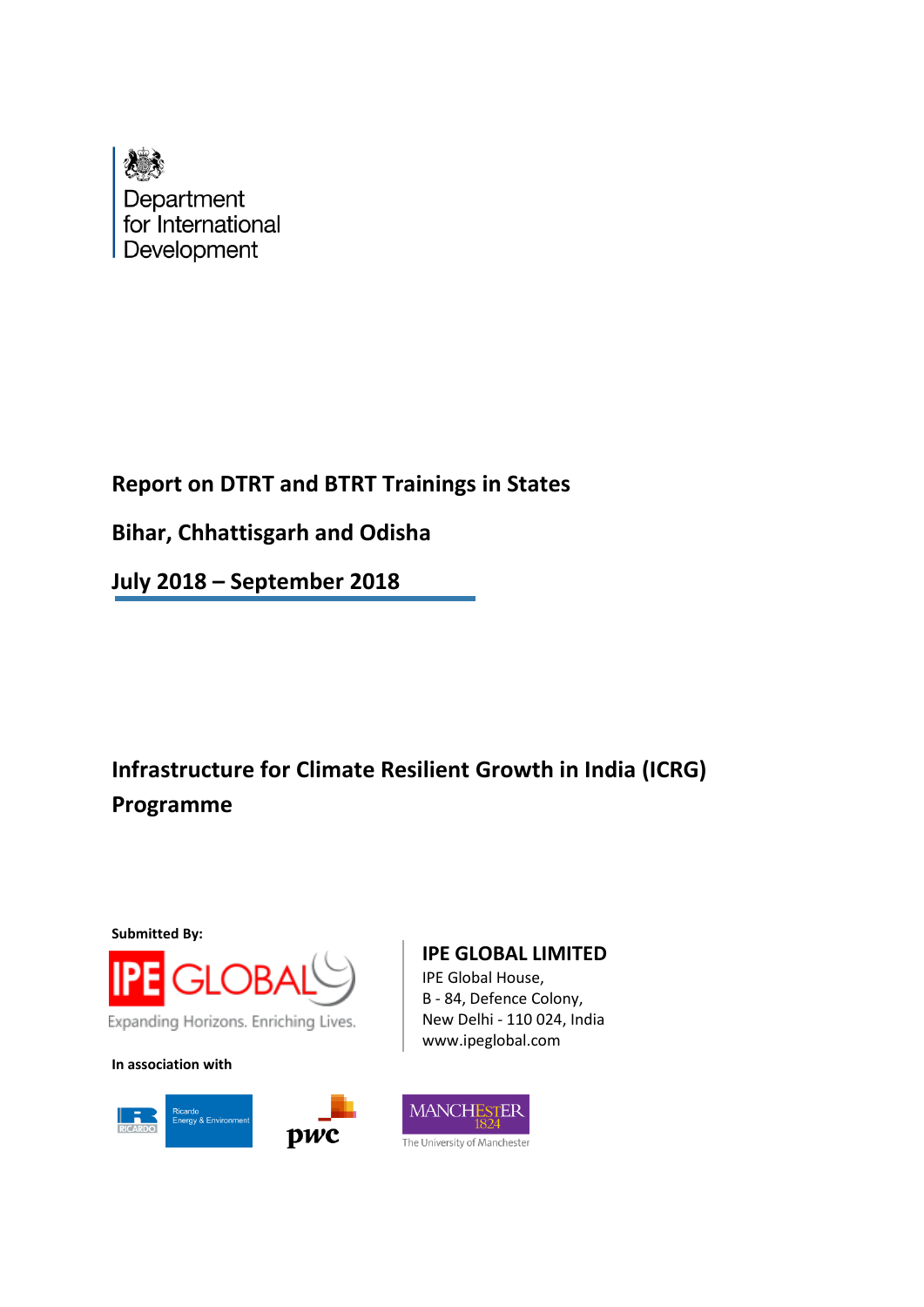# Contents

| 1.             |       |  |
|----------------|-------|--|
| $\overline{2}$ |       |  |
| 3              |       |  |
| 3.1            |       |  |
|                |       |  |
|                |       |  |
| 3.2            |       |  |
|                | 3.2.1 |  |
|                | 3.2.2 |  |
|                | 3.2.3 |  |
|                |       |  |
| 3.3            |       |  |
|                | 3.3.1 |  |
|                |       |  |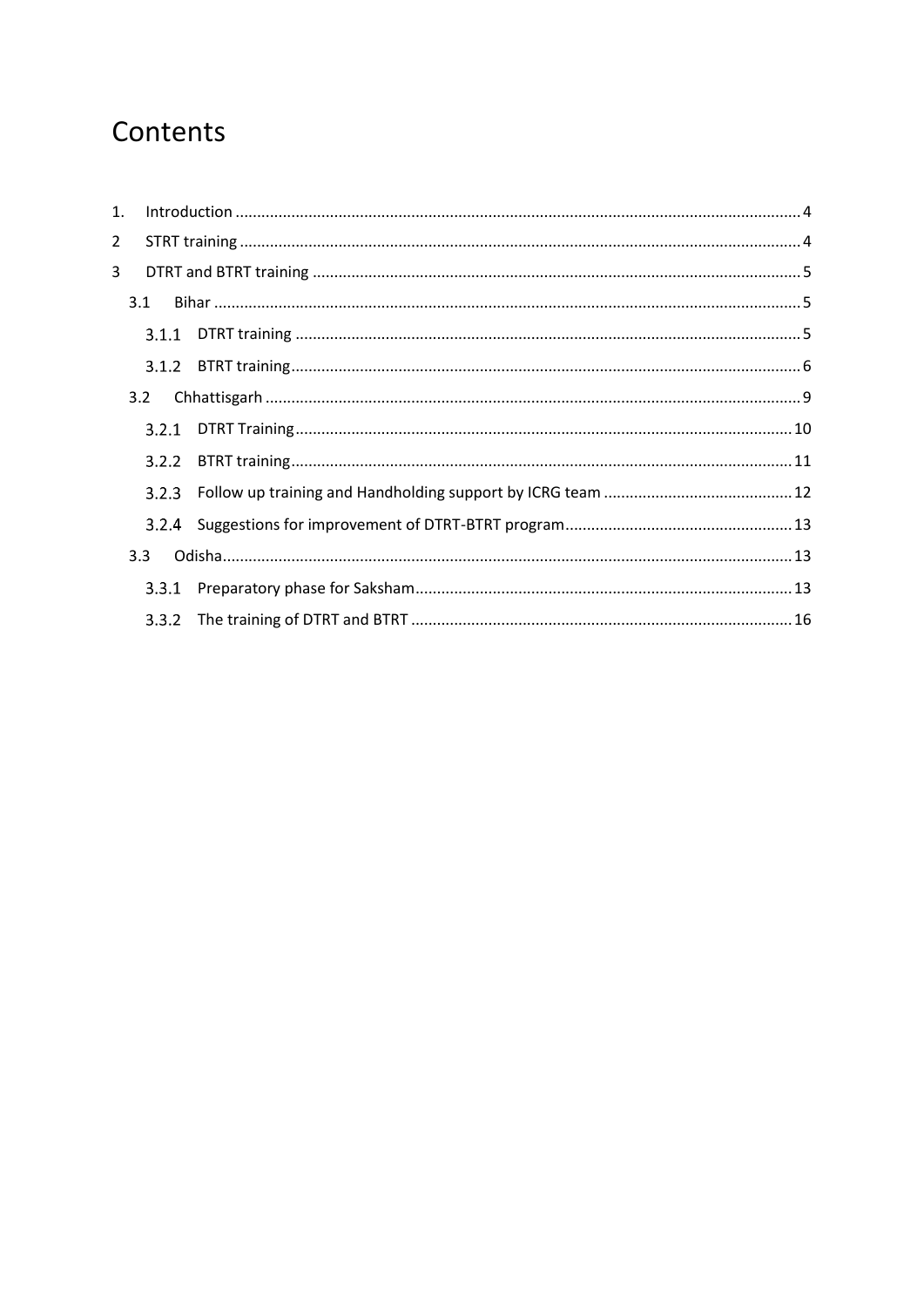#### ABBREVIATION AND ACRONYMS

| AAP          | <b>Assistant Agriculture Officer</b>                   |
|--------------|--------------------------------------------------------|
| <b>ADS</b>   | <b>Additional Sericulture Officer</b>                  |
| AE           | <b>Assistant Engineer</b>                              |
| <b>AEE</b>   | <b>Assistant Executive Engineer</b>                    |
| <b>APO</b>   | <b>Additional Programme Officer</b>                    |
| AR           | <b>Assisted Regeneration</b>                           |
| <b>BDO</b>   | <b>Block Development Officer</b>                       |
| <b>BFT</b>   | <b>Bare Foot Technician</b>                            |
| <b>BPM</b>   | <b>Block Programme Manager</b>                         |
| <b>BTRT</b>  | <b>Block Technical Resource Team</b>                   |
| <b>CC</b>    | <b>Climate Change</b>                                  |
| CEO          | <b>Chief Executive Officer</b>                         |
| <b>CP</b>    | Computer Programmer                                    |
| <b>CRW</b>   | <b>Climate Resilient Work</b>                          |
| <b>CRWs</b>  | <b>Climate Resilient Works</b>                         |
| <b>CSO</b>   | Civil Society Organisation                             |
| <b>DAO</b>   | District Agriculture Officer                           |
| <b>DPC</b>   | District Programme Coordinator                         |
| <b>DPM</b>   | District Programme Manager                             |
| <b>DPR</b>   | <b>Detailed Project Report</b>                         |
| <b>DRDA</b>  | District Rural Development Agency                      |
| EE           | <b>Executive Engineer</b>                              |
| EE           | <b>Executive Engineers</b>                             |
| GIS          | Geographic Information System                          |
| Gol          | Government of India                                    |
| GP           | Gram Panchayat                                         |
| <b>GPTA</b>  | Gram Panchayat Technical Assistant                     |
| <b>GRS</b>   | Gram Rozgar Sevak                                      |
| <b>ICRG</b>  | Infrastructure for Climate Resilient Growth Programme  |
| <b>ICRG</b>  | Infrastructure for Climate Resilient Growth in India   |
| IEC          | Information Education and Communication                |
| <b>INRM</b>  | <b>Integrated Natural Resources Management</b>         |
| <b>IPPE</b>  | <b>Intensive Participatory Planning Exercise</b>       |
| JE           | Junior Engineer                                        |
| LВ           | Labour Budget                                          |
| MGNREGA      | Mahatma Gandhi National Rural Employment Guarantee Act |
| MoRD         | Ministry of Rural Development                          |
| <b>NRM</b>   | Natural Resource Management                            |
| <b>OVG</b>   | <b>Others Vulnerable Groups</b>                        |
| PD, DRDA     | Project Director, District Rural Development Agency    |
| <b>PMKSY</b> | Prime Minister Krishi Sinchai Yojana                   |
| PO.          | Programme Officer                                      |
| PRI          | Panchayat Raj Institutions                             |
| <b>PTA</b>   | Panchayat Technical Assistant                          |
| Q&A          | <b>Question and Answer</b>                             |
| <b>RWH</b>   | <b>Rain Water Conservation</b>                         |
| <b>SHG</b>   | Self Help Group                                        |
| <b>STRT</b>  | <b>State Technical Resource Team</b>                   |
| VA           | <b>Vulnerability Assessment</b>                        |
| WC           | <b>Water Conservation</b>                              |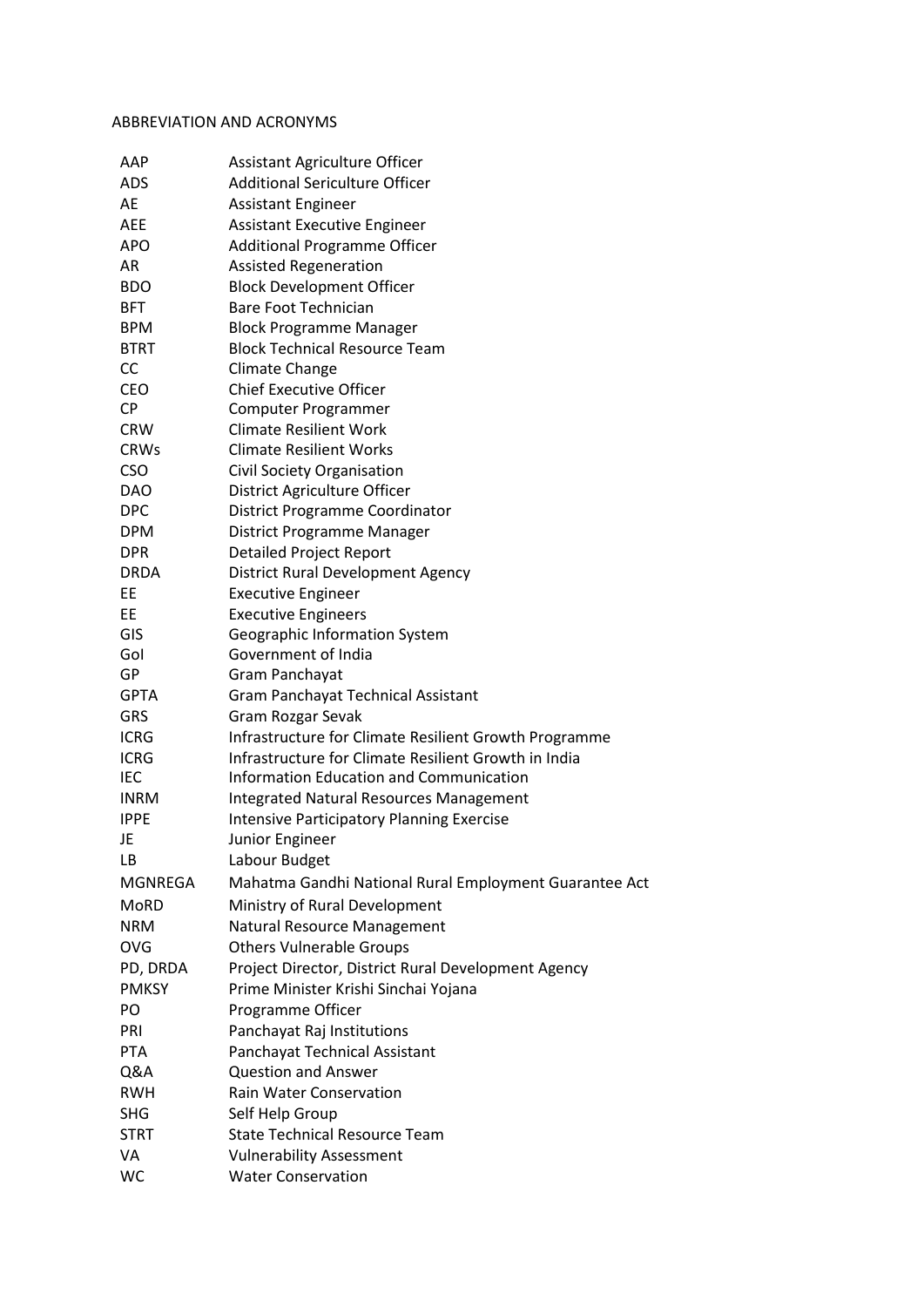# <span id="page-3-0"></span>**1. Introduction**

Technical staff engaged in the implementation of MGNREGS require knowledge of creation of productive assets of prescribed quality and durability together with knowledge on means of strengthening livelihoods. There is therefore need to strengthen technical skills of functionaries of MGNREGS and Line Departments on selection of work site, survey, design, planning, layout, execution and maintenance of works. The Ministry of Rural Development, Government of India (MoRD), designed and rolled out the 'Saksham' Training Programme in June 2018. This programme aims at creating a cadre of resource persons to impart trainings to state resource persons.

The trainings are done at three levels:

- State Technical Resource Teams (STRT) Organized at the national level for the state technical resource teams from the different states. This is a training of trainers (ToT) to conduct the next level of training at the state level.
- District Technical Resource Teams (DTRT) Organized at the state level for all the district technical resource teams. This is also a ToT to conduct the next level of training at Block Level.
- Block Technical Resource Team (BTRT) Organized at the block level for all the block technical resource teams.

The ICRG Teams in the MoRD and the states of Bihar, Chhattisgarh and Odisha played an important role in design and execution of these trainings at all levels. The ICRG team designed a module on climate change and NRM works that is being used in all the trainings and on the recommendation of these teams, participants' feedback was also taken in all the trainings.

# <span id="page-3-1"></span>**2 STRT training**

The Project Management Unit (PMU) of ICRG in the MoRD supported the 'training needs assessment' (TNA) exercise in May 2017 following which, Saksham trainings were designed and launched in June 2017. The PMU has been supporting the MoRD in conducting the STRT trainings across India. The Team is also responsible for keeping track of the DTRT and BTRT training status and supports all the states in organizing them. On the recommendation of ICRG Team, post training feedback from all participants has been incorporated.

STRT trainings were conducted from July to December 2017. All the 14 STRT trainings, and 2 mop-up rounds were coordinated by the PMU in the MoRD. In 10 out of 14 trainings, the PMU staff conducted 1-4 sessions on need basis on the following subjects:

- $\frac{1}{\sqrt{2}}$  Mission Water Conservation
- $\downarrow$  Use of GIS and planning
- $\downarrow$  Purpose of training introductory session
- $\bigstar$  Adult learning principles

Two mop-up rounds of training were also conducted with the ICRG Team being responsible for one of these rounds. Training has also been delivered online and via Skype.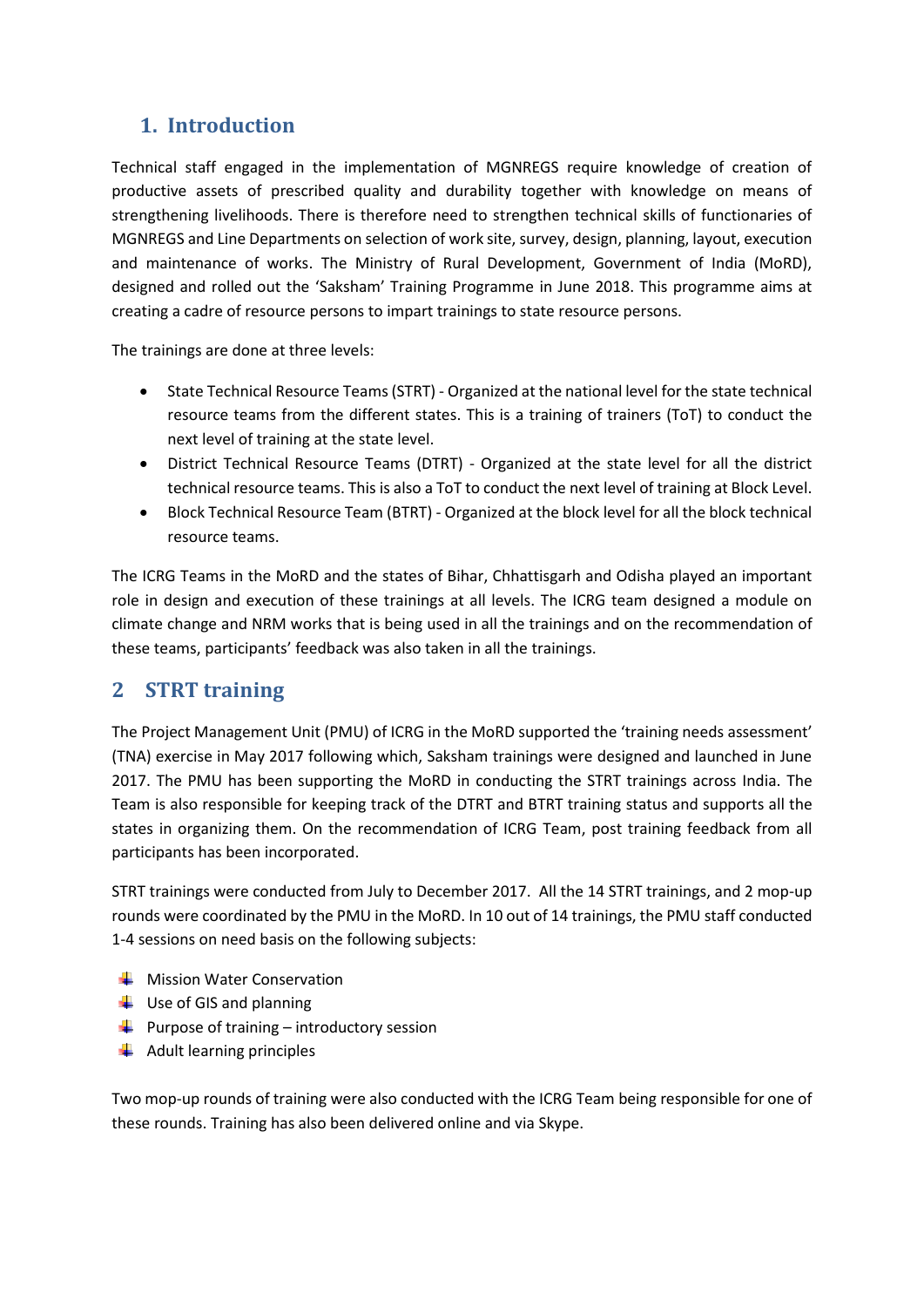The State teams of Bihar and Chhattisgarh support their respective statesin conducting refresher STRT trainings. In the Bihar refresher training, the ICRG Bihar Team conducted 2 sessions on overview of ICRG and selection of NRM works. All STRTs of all the districts participated in this training session. The State Government of Chhattisgarh also nominated three members from the ICRG team as State Resource Persons for the STRT training programme. The main sessions of the training programme were as follows:

- Introduction to Mission Water Conservation and MGNREGS:
- $\bigstar$  Basics of Watershed;
- $\downarrow$  Water Budgeting and Hydrogeology;
- $\ddot{+}$  Application of GIS in MGNREGS and GIS assisted NRM work planning
- $\downarrow$  DPR preparation.

# <span id="page-4-0"></span>**3 DTRT and BTRT training**

The state governments of the ICRG project states were invited by their respective state governments to conduct technical sessions on climate change, resilience, vulnerability assessment and selection of works in the DTRT and BTRT. The following section of the report covers state wise DTRT and BTRT trainings. The approach to the trainings were similar however, based on prior experience from the trainings carried out by the ICRG team in the previous year and the requirements of the state, the trainings were customized.

### <span id="page-4-1"></span>**3.1 Bihar**

BTRT members are the main technical persons responsible for implementation of MGNREGA. Strengthening their capacities on climate change, adaptation and design is important to mainstream the ICRG approach in MGNREGS for design of micro infrastructures.

### <span id="page-4-2"></span>**DTRT training**

Prior to the training, the ICRG Team in Bihar analyzed all permissible works under MGNREGS in Bihar and the progress of NRM works undertaken in the last 3 years. Thereafter, a Training Manual on NRM works was developed. A process tool for designing structures using Google Earth pro was also developed. The State Government of Bihar has identified the ICRG Team as resource persons for STRT and DTRT trainings. The content of the training was on the following areas:

- NRM approach under MGNREGS with a special focus on suitable work for both upland and lowland areas in the State.
- Criteria for selection of Climate Resilience Works (CRW) and important considerations for CRW - planning, designing, integration, engineering and convergence approach.
- Selection process for CRW and prioritization of works according to Vulnerability Assessment and Adaptation Packages toolkit.
- Case studies of ongoing ICRG-CRW work and selected works for 2017-18.
- Process and calculation for catchment area and total water requirement for different head.
- Use of Google Earth Pro and its different tools for designing, calculation of the perimeter, area, catchment and elevation, calculation of infrastructure storage capacity.

85 technical functionaries participated in the STRT and DTRT trainings conducted in two batches. These trainings were attended by MGNREGS Commissioner-cum-Director Social Forestry, Executive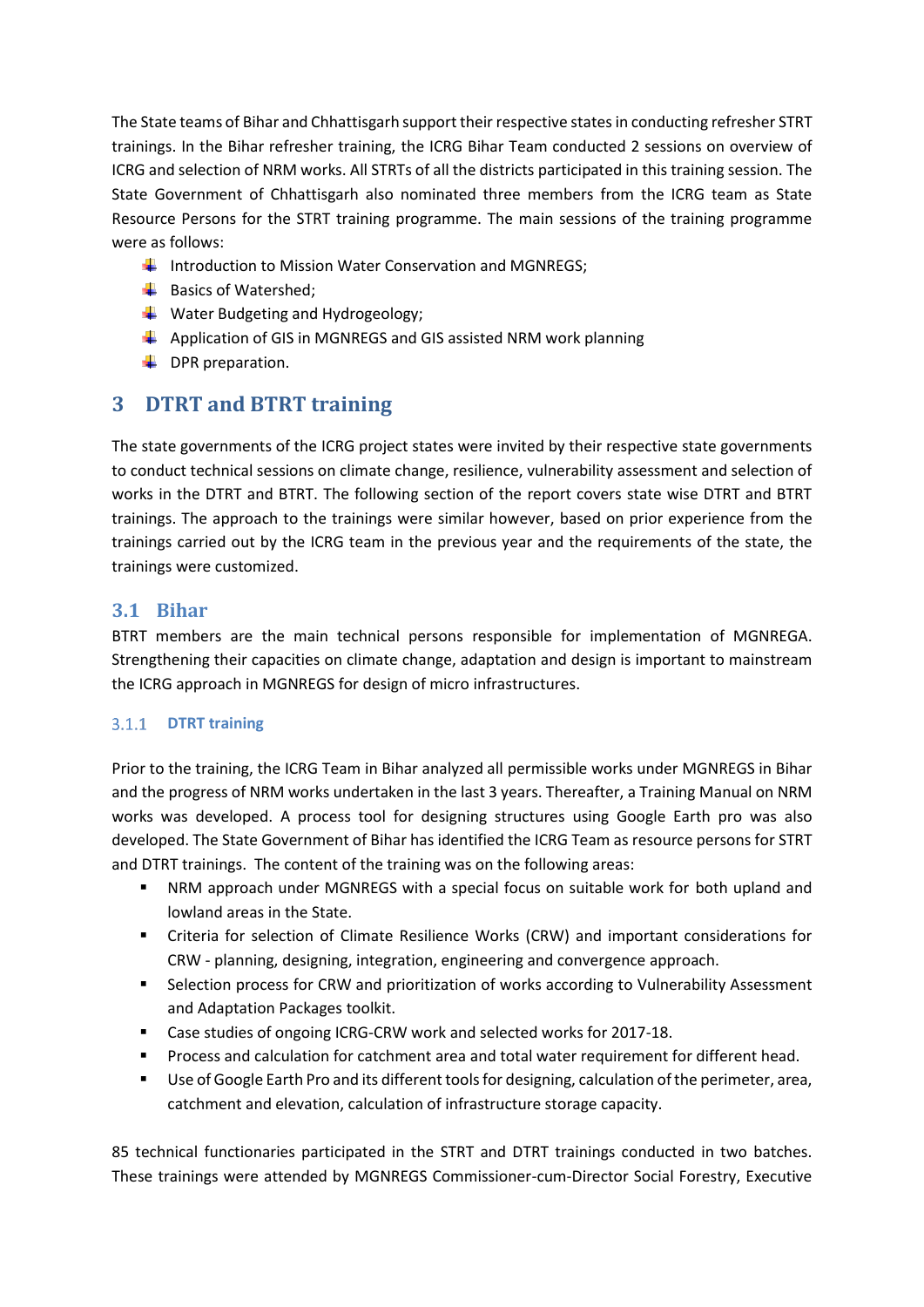Engineers, Assistant Engineers and Programme Officers. One STRT and one DTRT training each of one day duration was done at the state level in Patna.

### <span id="page-5-0"></span>**BTRT training**

The state government invited the ICRG state team to take day long sessions in BTRT trainings in all the districts of Bihar. The Team conducted these sessions In 17 districts for 645 participants – 11 districts that were covered are non-ICRG programme districts.

From previous experience of conducting technical training<sup>1</sup>, the team designed the sessions to focus on building the concept of climate resilience. The sessions aimed at the following:

- Planning, selection, technical designs, estimate preparation and modifications required
- Execution of climate resilient works
- Promoting knowledge and awareness on climate change, climate vulnerability and its linkage to MGNREGS
- Synergy among different programmes/schemes to make the MGNREGS works durable and sustainable
- Addressing the potential impact of climate change on vulnerable groups and their resilience to adapt
- Use of vulnerability assessment and adaptation packages in selection of works

# **Expected learning outcomes**

**.** 

At the end of the training the participants of STRT, DTRT and BTRT training were oriented to:

- Understand the concept of climate change and common terminologies in local, national and global context.
- Understand the ICRG project and its objectives.
- Understand the climate resilience perspective in permissible works under MGNREGS.
- Use mathematical tools for calculating surface runoff, slope percentage, water budget.
- **■** Understand principles of Natural Resources designing for Climate Resilient Works under MGNREGS.
- Preparation of technical design of MGNREGS infrastructures using Google Earth Pro tool and GPS.

#### ÷ **Sessions, Methodology, Response and Proceedings**

**Profile of Trainees** – The ICRG team sensitized 645 persons of which 601 were BTRT members i.e. either JE or PTA of the concerned district. In addition, 3 DDC's and 11 EE's also participated in the training program.

<sup>&</sup>lt;sup>1</sup> ICRG team conducted technical training in 8 ICRG selected districts in the year 2016-17.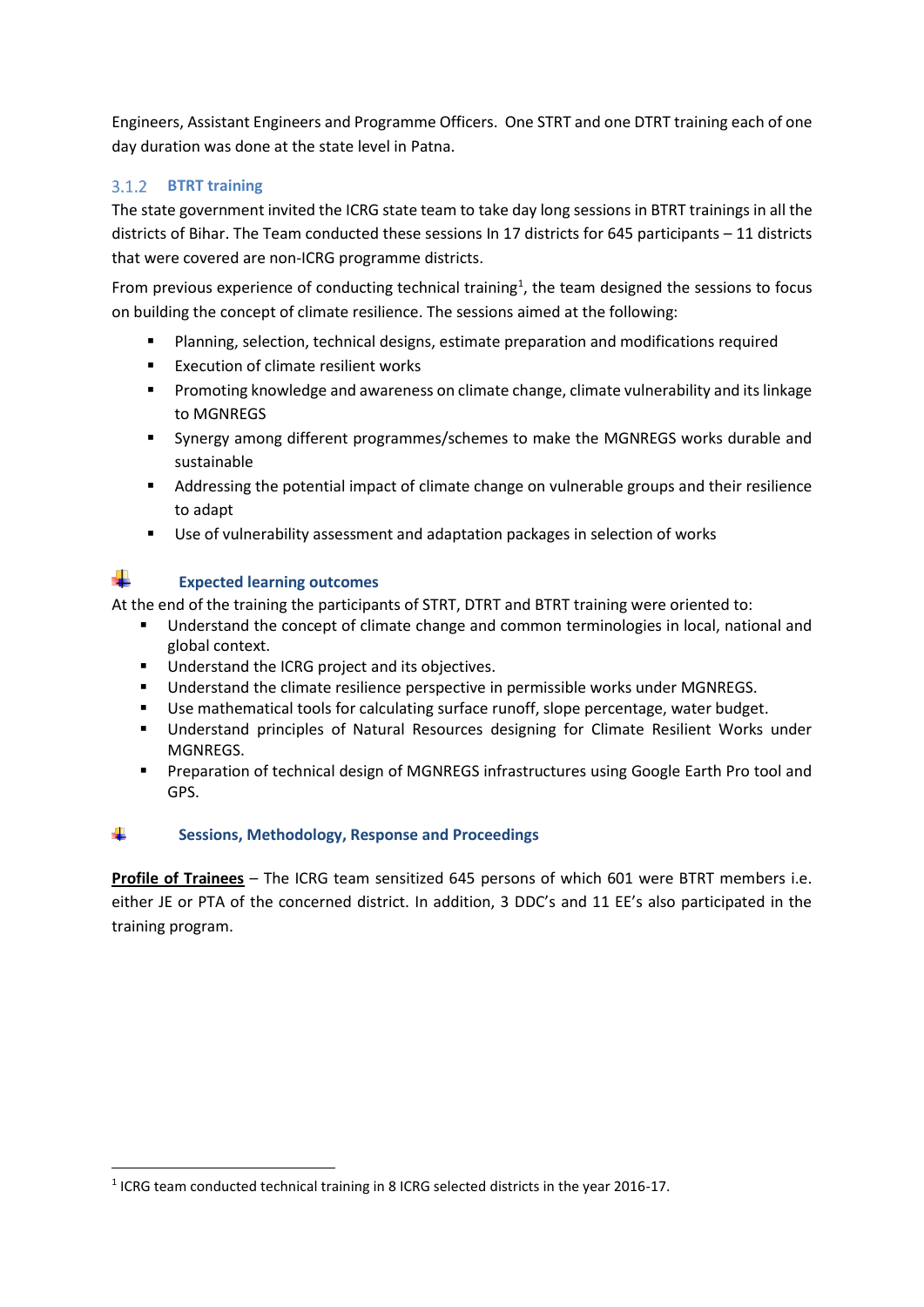



▪ 7 women BTRT members participated in the training programme. These included one JE each from Nalanda, Patna and Aurangabad and one PTA each from Samastipur, Nalanda, Siwan and Begusarai. Bihar has very few women technical staff employed in MGNREGS.

■ 272 participants from 6 ICRG districts and 373 participants from 11 Non-ICRG districts were trained.

### **Sessions conducted**

- **Session I: ICRG Introduction and CRWs**: Participants were briefed about the ICRG programme – CRWs undertaken, capacity building exercises. Discussion via case study were done to demonstrate the linkage between MGNREGS and impact of Climate Change on the ground level.
- **Session 2: NRM and Adaptation packages:**
	- o NRM approach and NRM works in MGNREG's: This session widened the discussion to include the Sustainable Development Goals and the Paris Agreement. The effect on groundwater availability due to climate change in critical zones and their subsequent impact on production of major crops was discussed.
	- o Climate variability and Climate change: In this session participants were briefed about the findings of the Climate Modelling report done under the ICRG Programme. The various Climate Variability factors like delay in rainfall, long dry spells during monsoon, deficit or low rainfall were explained. The climate projections for Bihar were discussed and the key finding on increased rainfall variability and rise in temperature by 2030 was highlighted.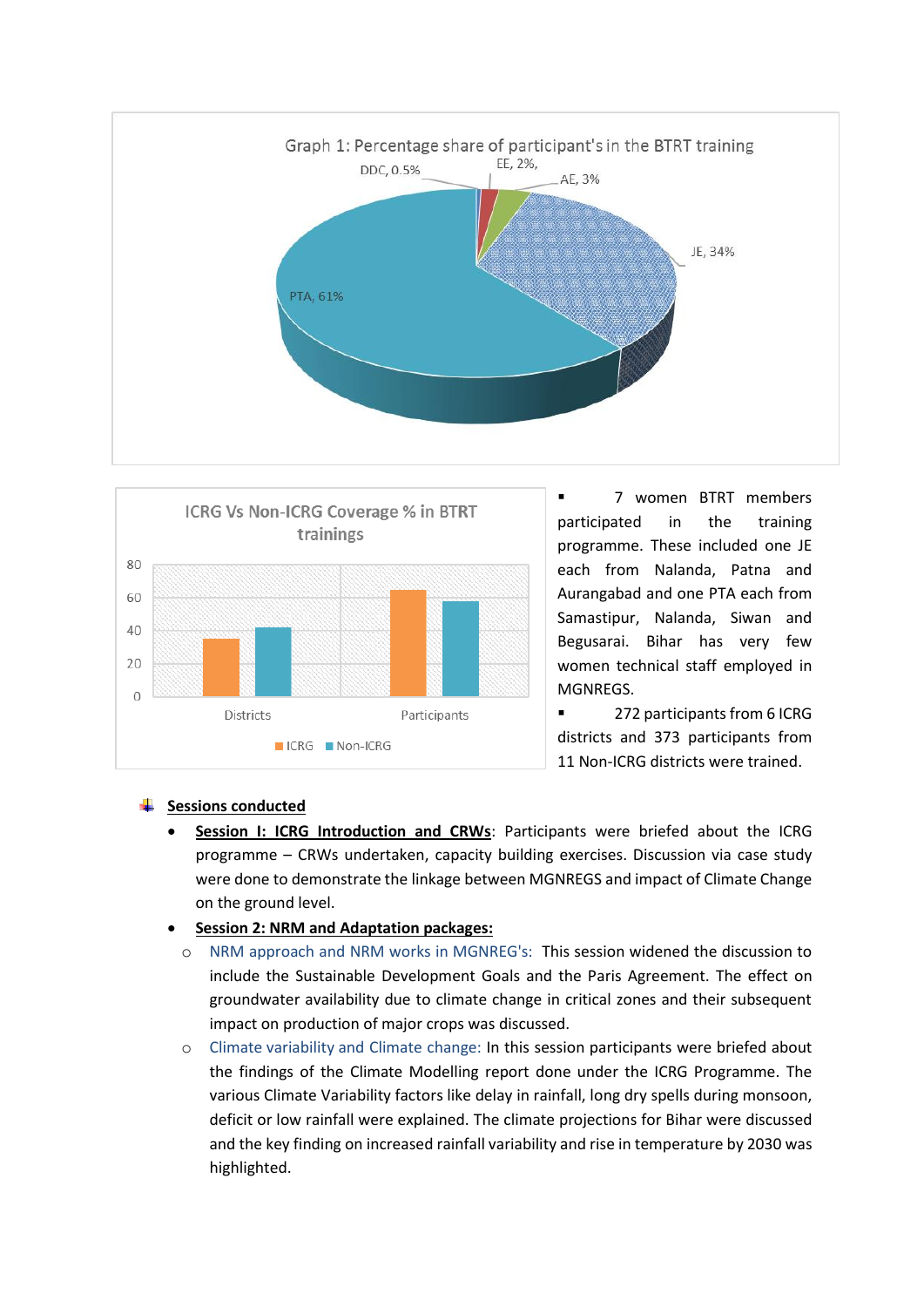

o VA and Adaptation packages: The Vulnerability Analysis done under the ICRG project for the 35 ICRG blocks of Bihar was explained to participants. They were oriented on the most appropriate NRM work according to use of the VA toolkit. Participants were encouraged to use the VA tools for prioritization of works.

o Convergence approaches: The need and opportunities for convergence was discussed in this session while linking it with the INRM

model used in ICRG. The sectoral convergence models proposed and the schemes of other line departments like Fisheries, Horticulture, Agriculture and Forest Departments were also shared with the participants.

- **Session 3: Designing and practical demonstration using Google Earth pro** This session covered three areas:
	- Mobile application to determine the latitude-longitude of an MGNREGS work. This was followed by live demonstration on Google Earth.
	- Participants were oriented about the different features of the Google Earth Pro application and its use in design.
	- **Demonstration on calculation of catchment area: this session was on use if Google Earth** pro tool and determining the perimeter, area, catchment, elevation and storage capacity of MGNREGS infrastructure.

Participants were asked to calculate catchment area independently as an exercise.

### **Participant's Suggestion and feedback**

A Training Feedback form was administered to 323 participants and anonymous responses sought.



Training content: 95% of the respondents (303) found the training content "good or very good"; 5.3% (17) respondents rated training content as satisfactory. None of the participants rated the content as bad.

Training methodology: 53.25% of participants reported training methodology "very good" and 40.24% (130) rated it as "good".

Overall rating of the training: The participants rated the full training session on a scale of 1 to 10 and, 61% participants rated the

training between 9 to 10 marks; 8 participants rated between 5 or 6 marks. None of the participants ranked it below 5.

An open session was organized at the end of the session in all the districts. Most of the participants found the training useful and felt that there should be more frequency to improve understanding. BTRT members suggested coupling of theoretical classroom lectures with field-based demonstration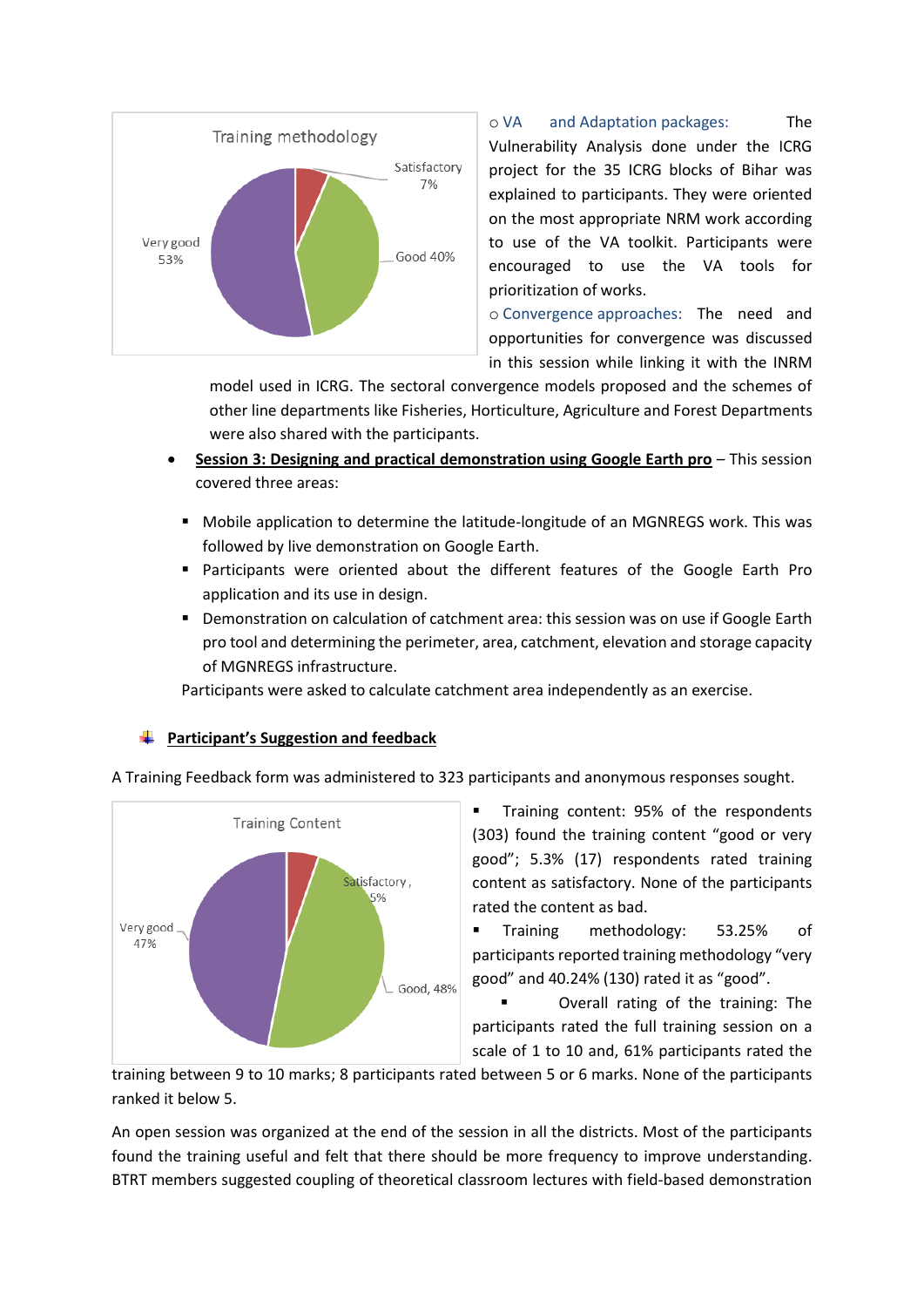at MGNREGS worksites. Some of the main suggestions and comments are as follows:

- The technical training should be of longer duration (2-3 days) with field work and at regular intervals.
- The demonstration of designing using Google Earth Pro could be done at an MGNREGS work site. The Geotagging method, use of Bhuvan software topics could be included in the technical training.
- Some additional topics like technical estimation of MGNREGS, Schedule of Rates, MIS and livelihood options could be included.
- Some more time to be spent on mathematical calculation of water flow, calculation exercise-based tools. Also, some were interested in Civil engineering and material works estimation.

The fact that trainings were done in the non-ICRG districts helped create awareness on the ICRG approach. The trainings were well received by the state and received media coverage.

# <span id="page-8-0"></span>**3.2 Chhattisgarh**

The focus of the training programmes in Chhattisgarh has been on the productivity and durability of NRM assets listed in MGNREGA by integration of parameters of climate resilience in selection and design of the works. As a stakeholder of Capacity building on INRM in the state, the ICRG team contributed in the Saksham program from state to Block level mainly in the following aspects:

- Planning and coordination for rolling out DTRT and BTRT
- Developed presentation as learning tool for DTRT/BTRT members
- Included sessions on Climate Resilient Works and Climate resilience perspective
- Coordination of training programs of DTRT at the State level
- Extended support in Coordination of Training program of BTRT in 9 Districts
- Conducted sessions as STRT and DTRT
- Supported in compiling report of DTRT and BTRT
- Follow up training and Hand holding support in preparation of DPR of NRM works in 9 ICRG district and 2 Non ICRG districts.

The details of the ICRG Teams contribution at different levels of training is discussed below.

The STRT training covered 23 functionaries following which, the state government prepared an intensive plan to complete the DTRT and BTRT trainings. All the blocks of the state were divided into three different categories as per the Mission Water Conservation (MWC) classification.

| S.N.         | <b>Particulars</b>                             | <b>Details</b> | <b>Remarks</b>                                   |
|--------------|------------------------------------------------|----------------|--------------------------------------------------|
| $\mathbf{1}$ | Numbers of total Districts in the State        | 27             | 03 Agro-climatic zones:                          |
| $\mathbf{2}$ | Number of Districts with MWC Blocks            | 13             | 1. N Hills zone                                  |
| 3            | Number of all Blocks                           | 146            | 2. Central Plain zone<br>3. Bastar Plateau zone  |
| 4            | Number of MWC Blocks                           | 72             |                                                  |
| 5            | Number of Irrigation deprived blocks           | 70             | Critical Blocks-Dhamtari, Baramkela<br>(Raigarh) |
| 6            | of Groundwater<br>Number<br>Stressed<br>blocks | 01             | <b>Exploited Block-Balod</b>                     |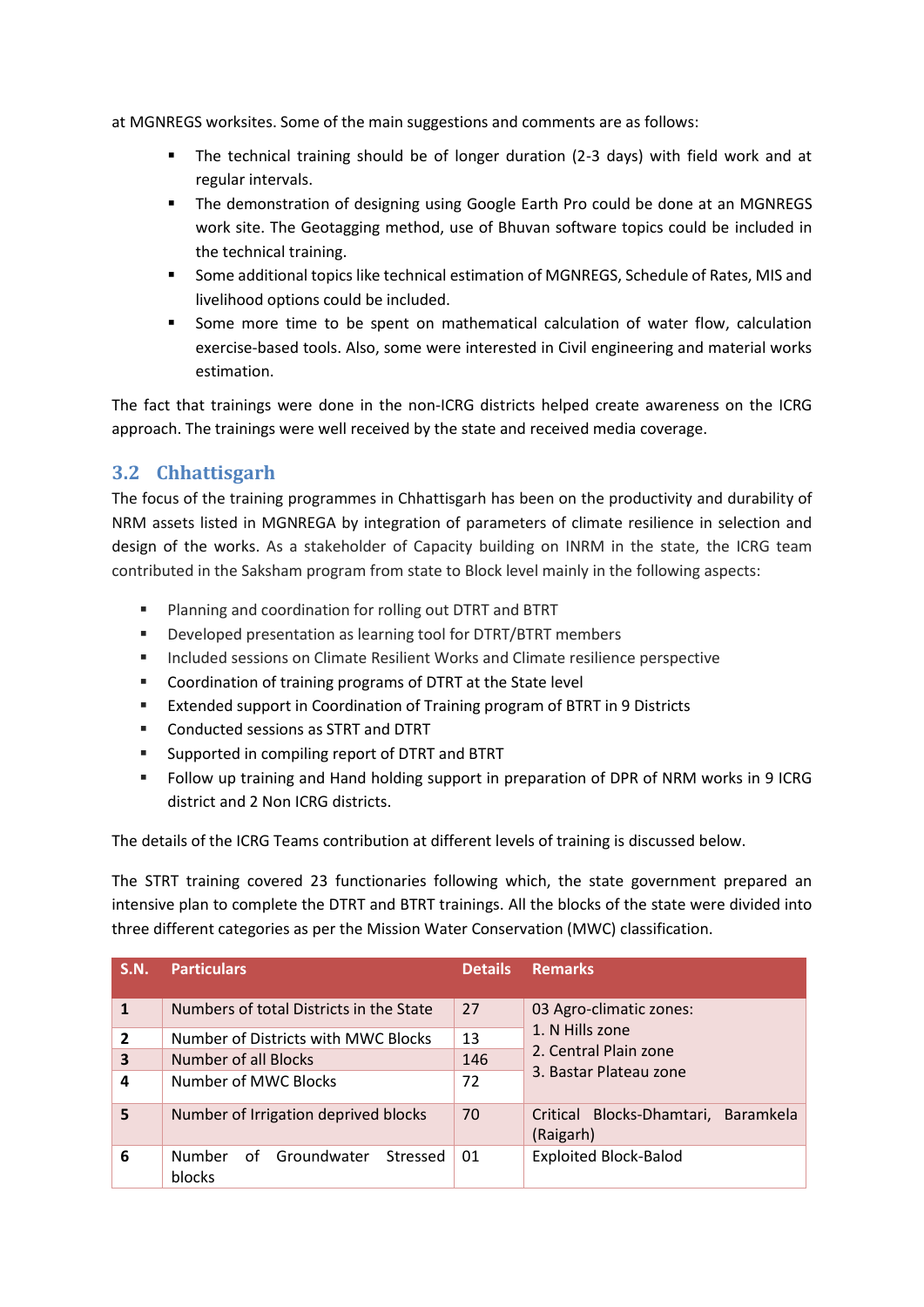### <span id="page-9-0"></span>**DTRT Training**

321 District level officials were selected and trained as DTRT members in five batches at the State Institute for Rural Development (SIRD) in Raipur. The state government had nominated 9 ICRG District Engineers placed under the project as District Resource Persons and they were trained with the others. The main objective of the training was to enable the ground level implementation staff enhance their abilities to undertake technology assisted INRM planning at GP level. The ICRG state Team assisted the state government in coordinating and organizing the DTRT training.

18 non-ICRG districts were covered in 20 batches and 192 people were trained. In 9 ICRG districts 129 people participated in 9 batches. The DTRT training programme was completed in 5 batches for a total of 405 participants with each batch having an average of 81 participants. Participants who were absent for one day were not considered in the final count of the number of participants and their names deleted from the Participants list.

| <b>Districts</b>          | <b>Total number of batches</b> | Total number of participants |
|---------------------------|--------------------------------|------------------------------|
| <b>ICRG districts - 9</b> |                                | 129                          |
| Non-ICRG districts - 18   |                                | 192                          |
| <b>27 Districts</b>       |                                | 321                          |

Members of the ICRG Team trained in the STRT session further led 7 to 10 sessions in each of the DTRT batches on the following topics:

- Introduction to ICRG and MGNREGA in the context of MWC participants were informed about the objectives of ICRG programme, the types of NRM structures that were constructed in the last five years and the percentage of expenditure on NRM works with respect to total expenditure.
- Use of Mobile based Composite Landscape Assessment and Restoration Tool (CLART) App.
- Planning and identification of NRM structures The participants were asked to develop cluster model approach and methodology to prioritize and select NRM works to address high vulnerabilities in the intervention areas.
- Water budgeting and hydrogeology basic principles of hydrogeology and its influence in watershed planning were shared. Basic water budgeting for a GP was demonstrated.
- DPR Preparation GIS applications in planning of the soil and water conservation works were presented. The participants through Bhuvan portal, Google earth pro were given a synoptic view of the target area and possible works for programme interventions. The participants were assigned to prepare one DPR for a selected GP on demo basis, with the help of GIS tools.

It was expected that at the end of the DTRT Training Programme, participants should be able to do the following independently:

- To delineate watershed boundary in a GP;
- To collect all the required data of the GP in the prescribed format;
- To calculate ground water recharge potential of the area under the GP;
- To prepare the water budget for GP;
- To prepare the INRM based plan of the GP with the help of GIS tools; and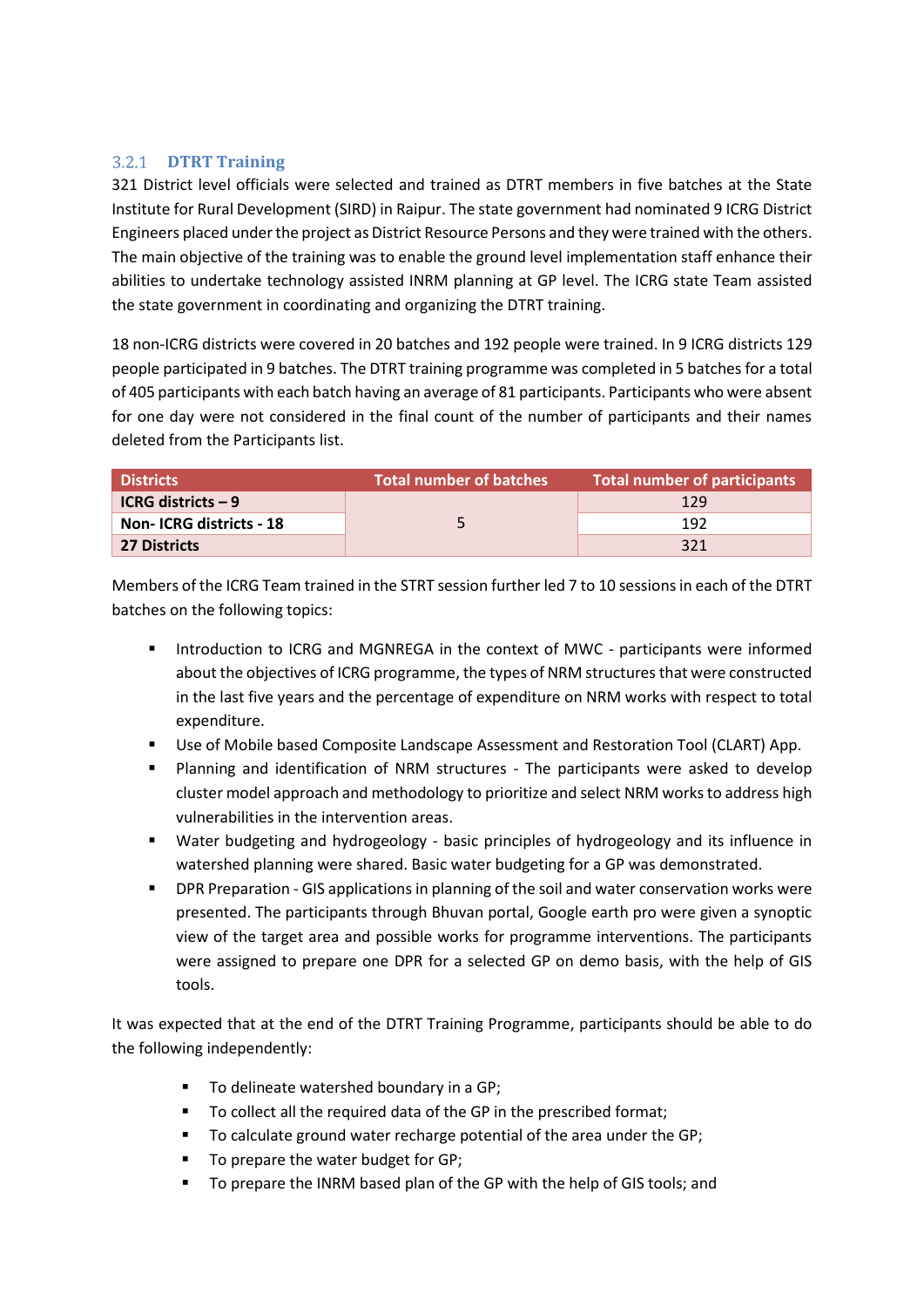Finalize the DPR of the GP based on INRM principles.

### <span id="page-10-0"></span>**BTRT training**

The State Level Engineer placed in the SIRD in Raipur and the District Engineers both under ICRG led the coordination of the BTRT training in the state. The State Level Engineer was responsible for coordination in the non-ICRG districts while the District Level Engineers in the 9 ICRG districts led in the project districts. The trainings were conducted in the Zila Panchayats of the district and covered all the topics as under the DTRT. Each member of the BTRT such as Sub-Engineers, TA and Field staff of districts and blocks were trained on planning for INRM approach through GIS based applications and Google Earth pro, Bhuvan portal. The mobile based CLART App data was provided to the BTRT members as well as other field staffs along with GIS layers data for day to day implementation of MGNREGA work. The details of the number of batches and participants is as given in the table below.

| <b>Districts</b>          | <b>Total number of batches</b> | Total number of participants |
|---------------------------|--------------------------------|------------------------------|
| <b>ICRG districts - 9</b> | 11                             | 936                          |
| Non-ICRG districts - 18   |                                | 1276                         |
| 27 Districts              | 32                             | 2212                         |

#### ÷ **Participants feedback and suggestions on the BTRT Training**

Feedback was collected from 745 participants in 7 ICRG districts as per the prescribed format. Out of the total participants 174 were female participants. The feedback of the workshop is collected in five rating scale Needs Improvement; average; Good; Very Good; Excellent



\*0% - "Need improvement" have been removed from the graph

- 82 % of the participants felt that the training was excellent or very good. 78% of the participants rated training content excellent or very good and 77% rated training methods very good or excellent.
- 75% rated over all training experience very good or excellent.
- During open discussion and for open ended questions participants shared that following feedback:
	- o The materials should be provided in vernacular
	- o Inclusion of farming systems
	- o Live demonstration models on NRM structures for proper visualization
	- $\circ$  Need for training programme on the validation on the selection for different kinds of water conservation structures through CLART app.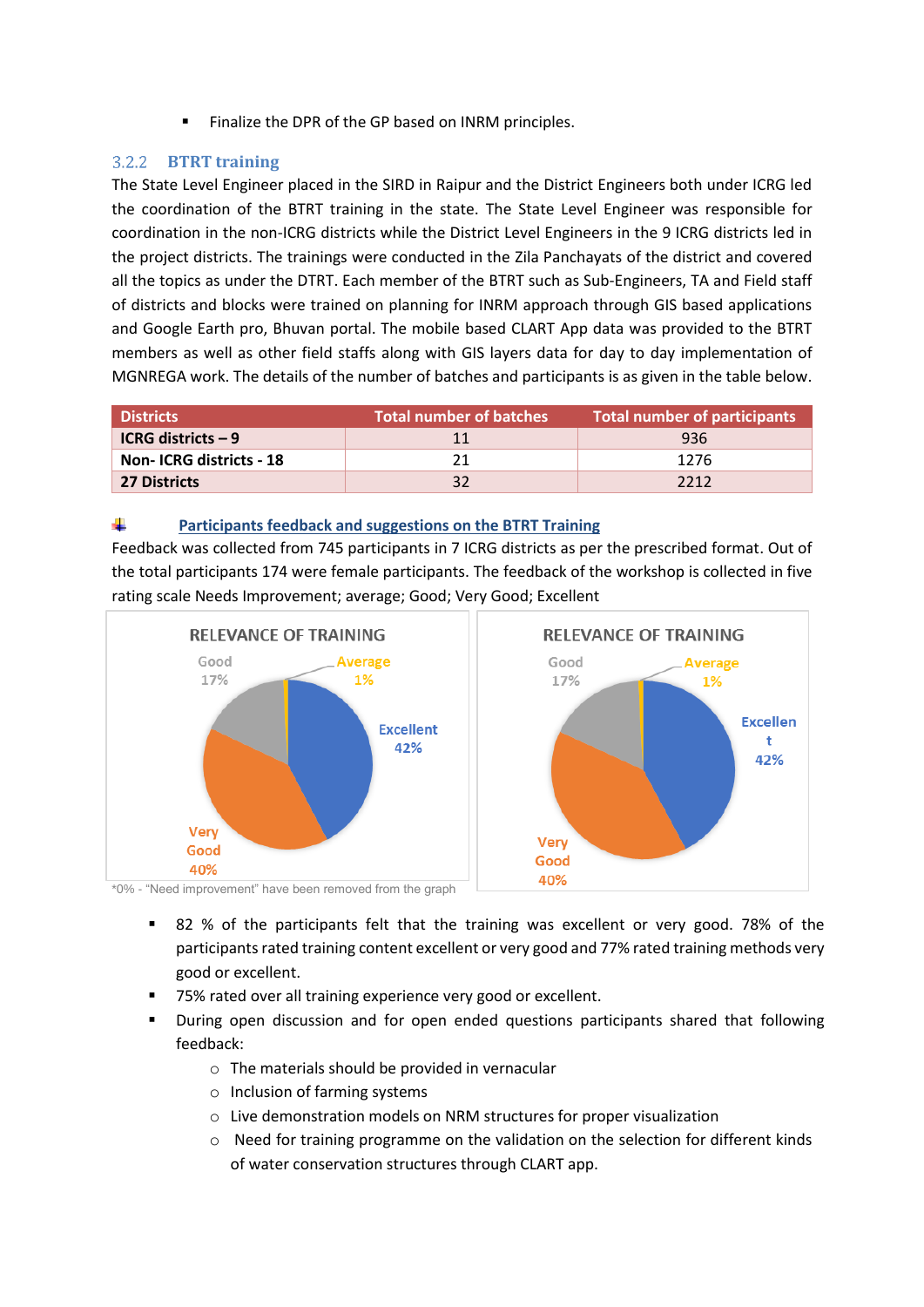$\circ$  Regular use of basic survey equipments by BFTs such as A-frame and hydrometer.

Some other suggestions given by the participants were:



- The materials should be provided in vernacular
- Inclusion of farming systems
- Live demonstration models on NRM structures for proper visualization
- Need for training programme on the validation on the selection for different kinds of water conservation structures through CLART app.
- Regular use of basic survey equipment by BFTs such as A-frame & hydrometer.

#### <span id="page-11-0"></span> $3.2.3$ **Follow up training and Handholding support by ICRG team**

At the request of the district administration, the ICRG state team provided training to Technical Assistants on DPR preparation as a follow up support to BTRT members. Such trainings were organized in 4 program Districts; Jashpur, Mungeli, Bilaspur and Kabeerdham. In addition, District Engineers of ICRG provided additional DPR training in Koria, Surajpur and Rajandgaon. In collaboration with FES, State MICR Engineers supported two districts in preparation of DPR with the help of CLART app. The ICRG state Team supported preparation of 465 DPRs.

| Sr. No | <b>District</b>                                 | <b>Number of DPRs supported</b> |
|--------|-------------------------------------------------|---------------------------------|
|        | <b>Bilaspur</b>                                 | 70                              |
| 2      | Jashpur                                         | 80                              |
| 3      | Surajpur                                        | 50                              |
| 4      | Koria                                           | 110                             |
| 5      | Korba (With FES using CLART app)                | 25                              |
| 6      | Kabeerdham                                      | 40                              |
| 7      | Mungeli                                         | 30                              |
| 8      | Rajanadgaon                                     | 35                              |
| 9      | Gariyanband (Non ICRG) with FES using CLART app | 25                              |
|        | <b>Total Districts supported - 9</b>            | <b>DPRs supported - 465</b>     |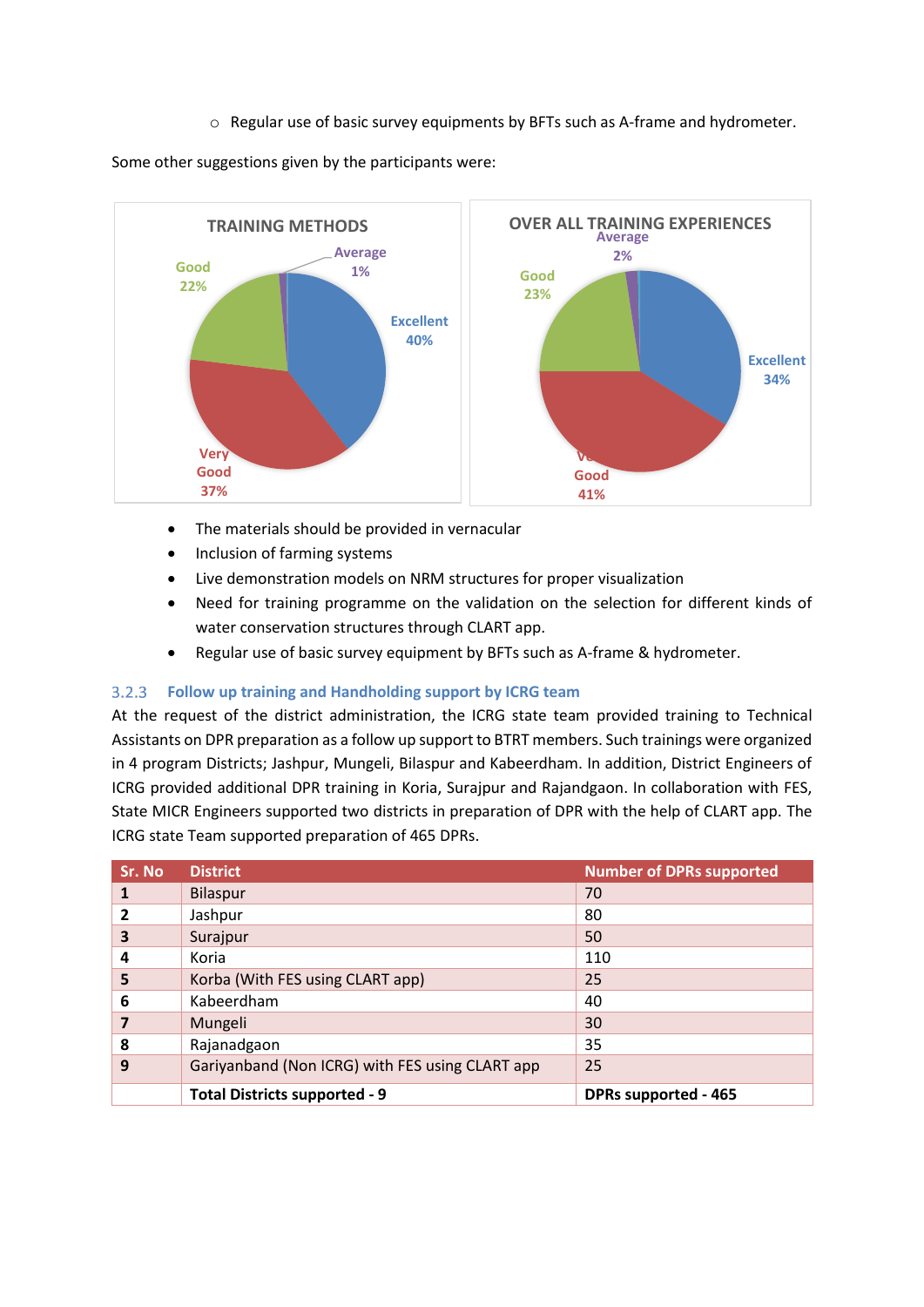#### <span id="page-12-0"></span> $3.2.4$ **Suggestions for improvement of DTRT-BTRT program**

All the Technical Functionaries of MGNREGA in the state were covered under the Saksham trainings over a period of 4 months. Technical functionaries of line departments were also covered. However, the quality of training programs did not sustain during roll out from state to district. DTRT members had to perform their regular tasks and were not able to give enough time to prepare and conduct the training. The lack of learning tools was a limiting factor especially at the BTRT level. Some suggestions for improvement are given below:

- Learning tool kit including power point presentation, models, posters, exercises and field work should be developed for BTRT training and DTRT members should be trained on use of these tools through Training of Trainer Programs.
- Only two levels of training should be organized STRT and BTRT. This will help in minimizing the communication loss and ensuring quality training. Best performing members of DTRT should be merged with STRT.
- Protocol should be developed and followed for BTRT on aspects like trainer, venue, training aid, field visit and output. Trainers should be excused from their regular duties during training.
- A third party, professional organization can be hired to coordinate, monitoring, reporting and analyzing the output. At present SIRD is playing this role, but they need extra man power with the appropriate skills to perform this role effectively.
- The entire sequence of training should not be completed earlier than 1 month prior to the Labour Budget preparation so that new skills can be integrated in Labour Budget cycle.

## <span id="page-12-1"></span>**3.3 Odisha**

The Saksham training focused on technical aspects of MGNREGS planning but did not include the climate change perspective. In Odisha, the ICRG team focused on inclusion of this aspect in MGNREGS planning. It was felt that the technical functionaries of MGNREGS and line department officials at all level needed training on site selection, planning, design, and DPR preparation under MGNREGS. There was a need to understand the concept of climate change and its link to MGNREGS. The team shared the climate modeling study findings, vulnerability assessment findings, processes of climate resilient works design and planning. During the training the focus was on;

- Promoting knowledge and awareness on climate change, climate vulnerability and its linkage to MGNREGS
- Understand the Climate Modelling study and Vulnerability Assessment study.
- Climate resilient works site selection, technical designs and estimate preparation and execution.
- Understand the process of DPR preparation and its usage.

### <span id="page-12-2"></span>**Preparatory phase for Saksham**

Prior to the training program in the state and districts, the state team and district team made the following preparations:

#### 4. **Developing resource materials**

The Team studied, reviewed and analyzed available resource materials and data and thereafter prepared an outline of the training. Consultations were also done with other organizations for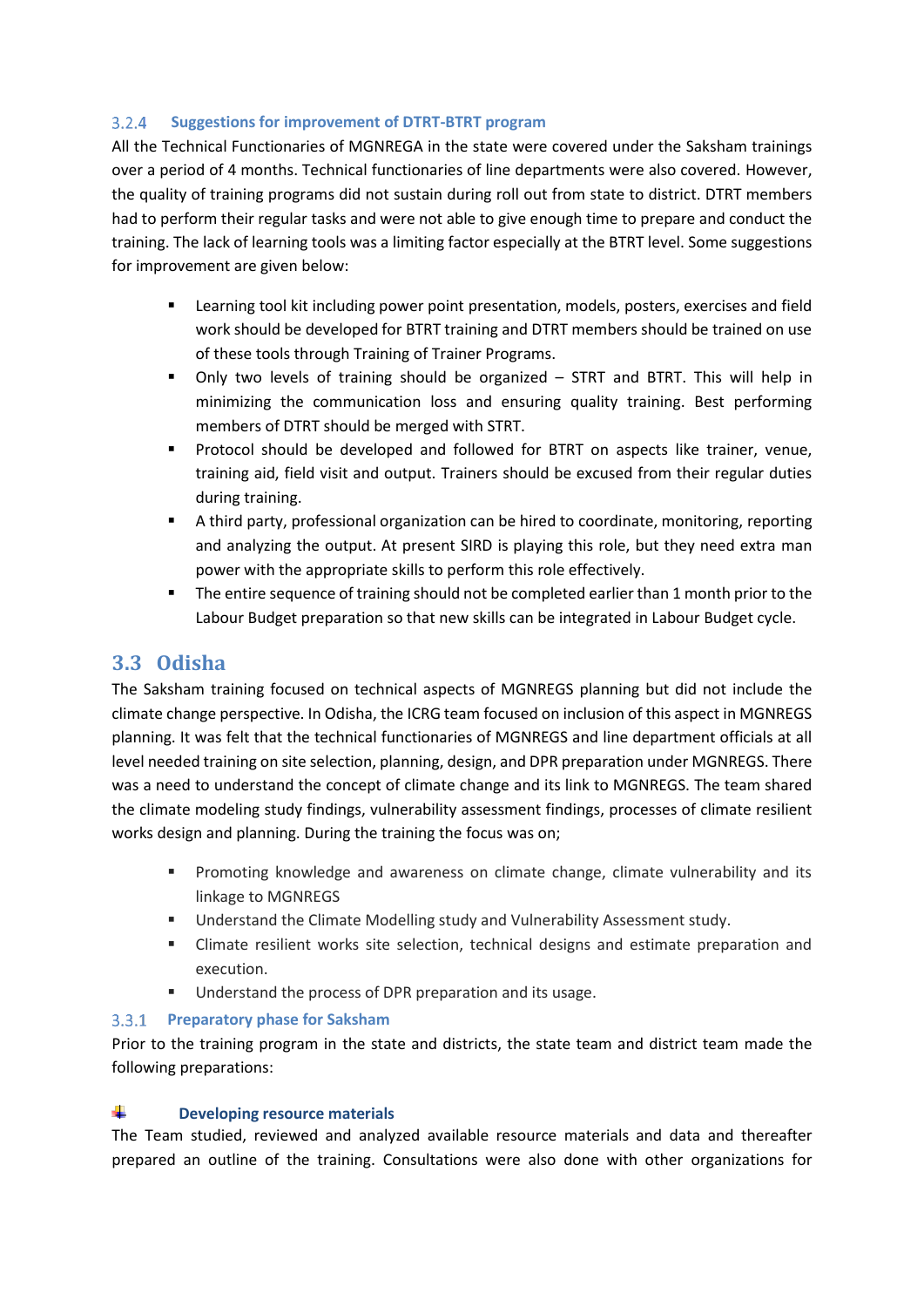development of modules based on wider suggestions and ideas. The consultations were done with the following:

- With Executive Engineers (EE) of ICRG districts.
- With the thematic experts and engineers of MGNREG Odisha Society
- With organization like ICAR-CIWA, IIWM, OLM
- With line department officials from Water Resources, Watershed, Horticulture, and Forest **Departments**

The following resource materials were then developed:

- Note on the Climate Modeling study by the Indian Institute of Science, Bangalore.
- Note on the Vulnerability Assessment by Ricardo Energy, UK.
- Presentations for major sessions; (a) ICRG, Climate change and linkages with MGNREGS (b) Climate Modeling study and Vulnerability Assessment (c) Climate resilient work planning, design and execution (d) Process of DPR preparation (e) Understand and use of google.
- A case study on Environmental benefits and vulnerability reduction through MGNREGA scheme was discussed.

#### ÷. **Session Plan for "SAKSHAM" Training for DTRTs & BTRTs.**

Following session plan was followed in the training:

| DAY <sub>1</sub>     |                                                                                            |  |  |
|----------------------|--------------------------------------------------------------------------------------------|--|--|
| <b>Duration</b>      | <b>Topics</b>                                                                              |  |  |
| 9:30AM to 9:45 AM    | Registration                                                                               |  |  |
| 9:45 to 10:30 AM     | Inauguration                                                                               |  |  |
| 10:30 to 11:30 AM    | Need and Objective of training followed by video show and overall discussion on<br>SAKHYAM |  |  |
| 11:30 AM to 12:30 PM | ICRG Programme, Climate change and linkages with MGNREGS                                   |  |  |
| 12:30 PM to 1:30 PM  | Rain water Harvesting, water conservation, Artificial recharge,                            |  |  |
| 2:15 PM to 3:15 PM   | Arable and Non-Arable land, RWH, WC & AR                                                   |  |  |
| 3:15PM to 4:15 PM    | Concept, planning, intervention,                                                           |  |  |
| 4:15 PM to 5:15PM    | Scope of watershed, need of Watershed                                                      |  |  |
| DAY <sub>2</sub>     |                                                                                            |  |  |
| 10:30AM to 11:30AM   | Presentation on Climate Modelling study and Vulnerability Assessment process and           |  |  |
|                      | key findings.                                                                              |  |  |
| 11:30 AM to 12:30 PM | Introduction to command area and command area.                                             |  |  |
| 12:30 PM to 1:30 PM  | Intervention farm development in command area                                              |  |  |
| 1.30 PM- to 2.15 PM  | Lunch Break                                                                                |  |  |
| 2:15 PM to 3:15 PM   | Land levelling and land shaping                                                            |  |  |
| 3:15PM to 4:15 PM    | Surface drainage system, sub surface drainage system                                       |  |  |
| 4:15 PM to 5:45PM    | Bhuvan software and Google earth introduction along with other map for planning.           |  |  |
|                      |                                                                                            |  |  |
| 10:30AM to 11:30AM   | Nursery techniques, Afforestation                                                          |  |  |
| 11:30 AM to 12:30 PM | Plantation, Dry land agriculture                                                           |  |  |
| 12:30 PM to 1:30 PM  | Watershed solution                                                                         |  |  |
| 1.30 PM- to 2.15 PM  | Lunch Break                                                                                |  |  |
| 2:15 PM to 3:15 PM   | Video documentation on watershed                                                           |  |  |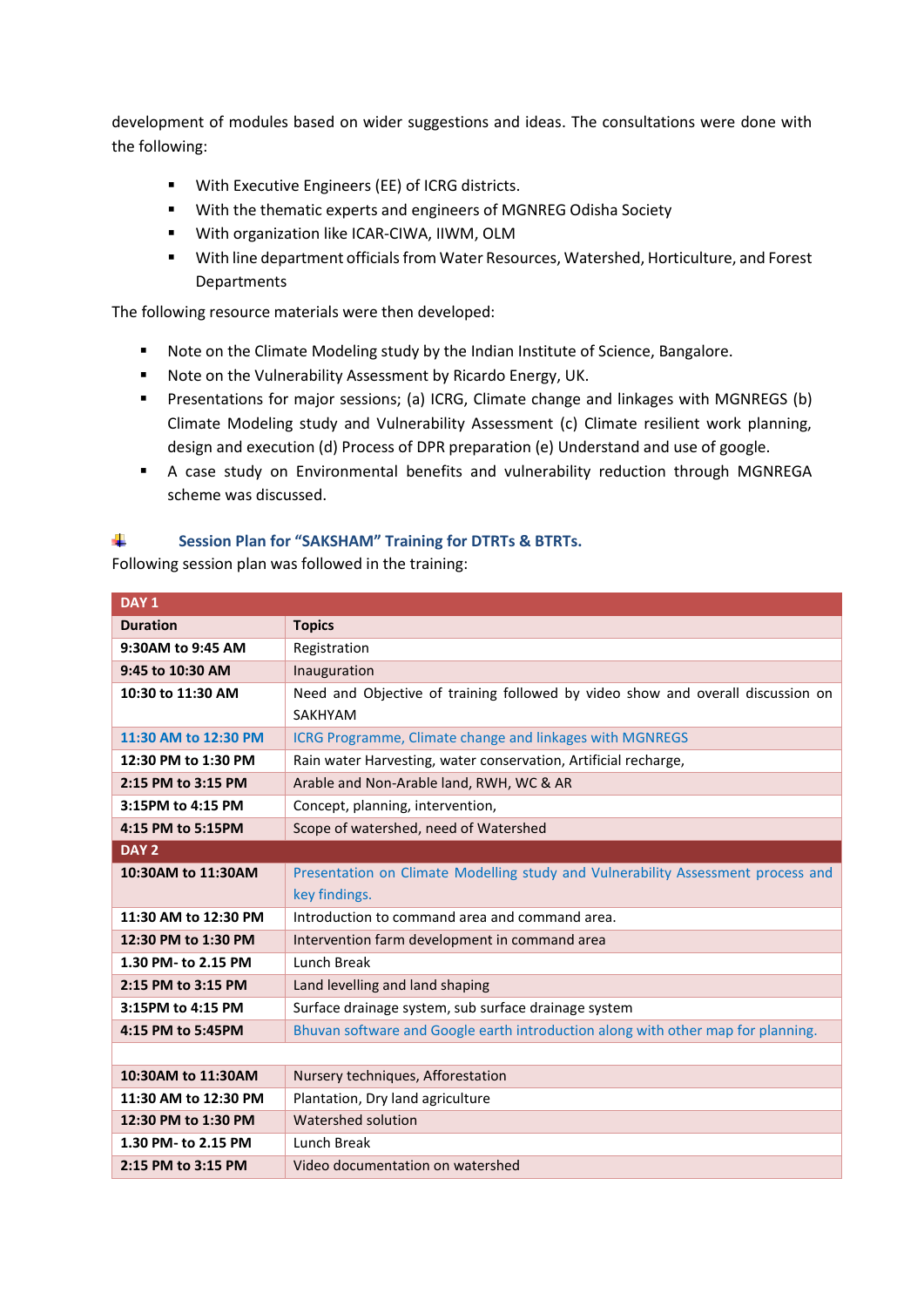| 3:15PM to 4:15 PM    | Why drainage system is necessary, what are the useful structures.               |  |  |
|----------------------|---------------------------------------------------------------------------------|--|--|
| 4:15 PM to 5:15PM    | Video documentation on Bhuvan for concept clearing.                             |  |  |
| DAY <sub>4</sub>     |                                                                                 |  |  |
| 10:30AM to 11:30AM   | Impact of watershed & Basic Hydrology concept                                   |  |  |
| 11:30 AM to 12:30 PM | Useful structures for Rain water harvesting structure along with calculation    |  |  |
| 12:30 PM to 1:30 PM  | Framework of INRM plan document                                                 |  |  |
| 1.30 PM- to 2.15 PM  | <b>Lunch Break</b>                                                              |  |  |
| 2:15 PM to 3:15 PM   | Essential statistical information INRM planning                                 |  |  |
| 3:15PM to 4:30 PM    | Useful structures for water conservation structure along with calculation and   |  |  |
|                      | Discussion about calculation of various water structure.                        |  |  |
| 4:30 PM to 5:15PM    | Understanding the need and process of Detailed Project Report (DPR) preparation |  |  |
| DAY <sub>5</sub>     |                                                                                 |  |  |
| 10:30AM to 11:30AM   | Video documentation on Nursery techniques, Different types of plantation        |  |  |
| 11: 30AM to 12:30 PM | Application of geo-informatics tools for GP level                               |  |  |
| 12:30 PM to 1:30 PM  | INRM plan for MWC under MGNREGA                                                 |  |  |
| 1.30 PM- to 2.15 PM  | Lunch Break                                                                     |  |  |
| 2:15 PM to 3:45 PM   | Climate Resilient Works design, drawing and estimation.                         |  |  |
| 3:45 PM to 4:25 PM   | Water conveyance system and drainage system                                     |  |  |
| 4.25 PM to 5:45 PM   | Discussion on total topics from day-1 to Day-5 and questionnaires session       |  |  |

#### 41 **Profile of the trainers and trainee**

The ICRG State team and district engineers carried out the sessions. The profile of the trainees of the BTRT and DTRT are as follows

| <b>For DTRT</b>                                                                                                                                                                                                                                                                                                                                                                                                                                                                                                                                                                                                                                                            | <b>For BTRT</b>                                                                                                                                                                                                                                                                                                                                                                                                                                                                                                                                      |
|----------------------------------------------------------------------------------------------------------------------------------------------------------------------------------------------------------------------------------------------------------------------------------------------------------------------------------------------------------------------------------------------------------------------------------------------------------------------------------------------------------------------------------------------------------------------------------------------------------------------------------------------------------------------------|------------------------------------------------------------------------------------------------------------------------------------------------------------------------------------------------------------------------------------------------------------------------------------------------------------------------------------------------------------------------------------------------------------------------------------------------------------------------------------------------------------------------------------------------------|
| Executive Engineers, DRDA.<br>$\bullet$<br>Watershed/AE<br>Watershed/APD,<br>PD,<br>$\bullet$<br>Watershed.<br>Deputy Director, Horticulture/Additional<br>Director,<br>Horticulture/AE,<br><b>Deputy</b><br>Horticulture.<br>District Agriculture Officer/Thematic Expert<br>Assistant Executive Engineers (AAE)/Junior<br>Engineer<br>District level officials of Forest department<br>$\bullet$<br>level officials of Sericulture<br><b>District</b><br>department<br>Livelihood Expert<br>$\bullet$<br>District level officials of Animal husbandry<br>and fisheries department<br>District level officials of Minor Irrigation<br>$\bullet$<br>department<br>AE, ITDA | <b>Assistant Executive Engineers (AEE)</b><br>$\bullet$<br>Assistant Engineer (AE)<br>$\bullet$<br>Junior Engineer (JE)<br>AE Watershed<br>$\bullet$<br>PIA, Watershed<br>$\bullet$<br>Divisional Forest Officer or Representative<br>of their office.<br>Deputy Director Horticulture (DDH)<br>$\bullet$<br>Additional Deputy Director, Horticulture<br>$\bullet$<br>(ADH)<br>District Agriculture Officer (DDA) and<br>Assistant Agriculture Officer (AAO).<br>Additional Sericulture Officer (ADS).<br>PA, ITDA or other designated officers from |

- 5 day (40 hours) for whole training and 5 hours for ICRG session during training.
- 40-50 participants were covered in each batch of the training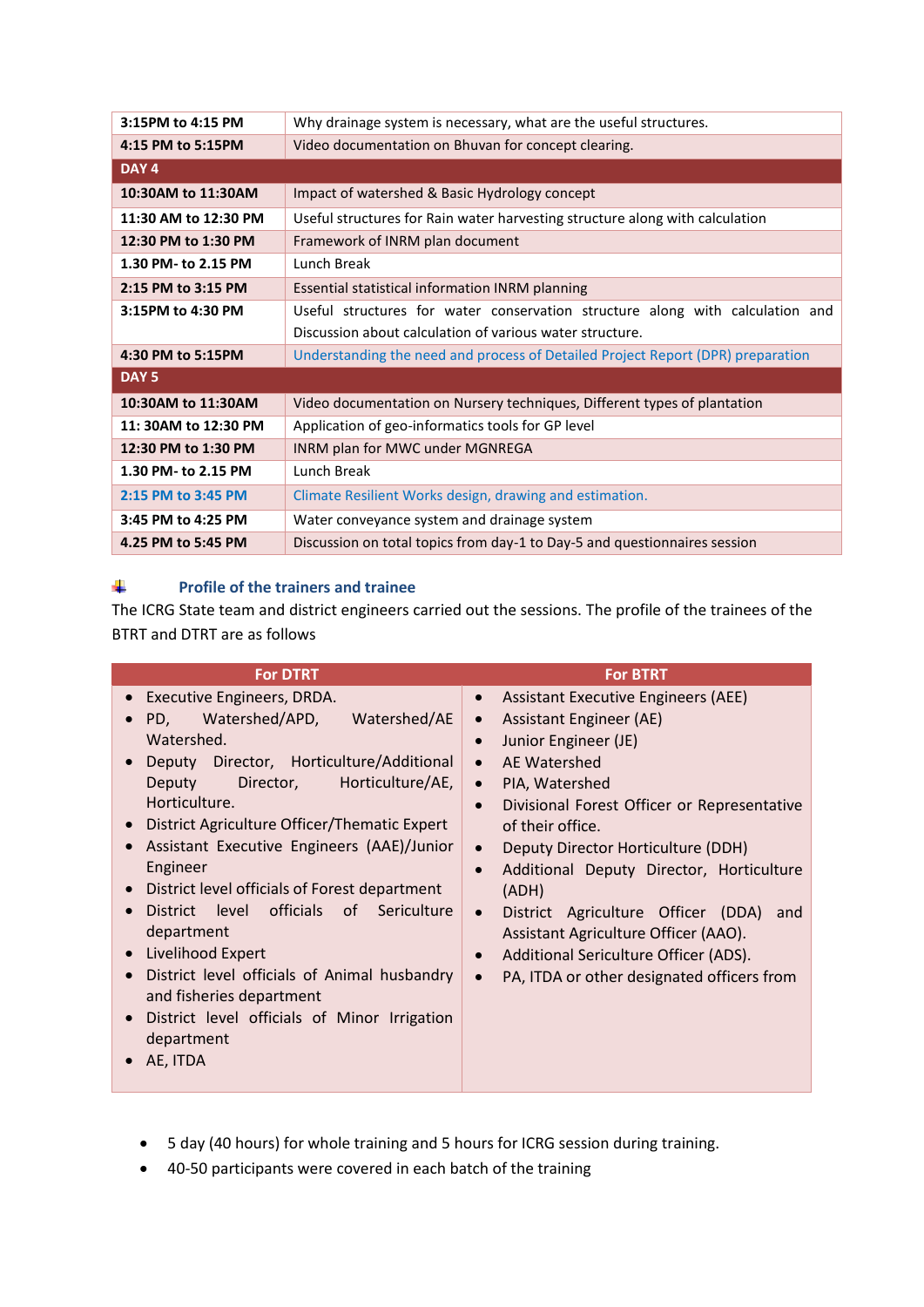| <b>District</b> | <b>District level SAKSHAM (BTRTs)</b><br>training)          | <b>State level SAKSHAM (DTRTs)</b><br>training)            |
|-----------------|-------------------------------------------------------------|------------------------------------------------------------|
| <b>Balangir</b> | 90                                                          | 10                                                         |
| Kalahandi       | 100                                                         |                                                            |
| Naupada         | 42                                                          | 8                                                          |
| Keonjhar        | 150                                                         | 10                                                         |
| Mayurbhanj      | 138                                                         | 16                                                         |
| <b>TOTAL</b>    | 520 for 5 ICRG district and 305 of 35<br><b>ICRG block.</b> | 275 for all 30 District and 51 for<br><b>ICRG</b> district |

#### ₩. **Training Methodology**

Training was imparted using multiple methods presentation to case study, video etc. To make the discussions more effective, some interesting short videos were also shown to the participants. The convergence processes developed in other states to link the MGNREGS works to livelihoods were discussed in more detail. The climate change scenario and its impact in other parts of the world were also discussed in the training.



#### ÷ **Learning outcomes expected**

The expected learning outcomes were as follows:

- Learn and use of climate vulnerability study and vulnerability assessment data in the MGNREGS planning and design.
- Importance of CRWs, site selection process, basic technical aspects of watershed approach and treatment, design modification and estimates.
- Understand the importance of taking up integrated approach while identifying MGNREGS works, convergence with other schemes to link to livelihoods, inclusion of vulnerable groups etc.
- Understand ICRG Programme, its strategies to take up CRWs, convergence with other schemes and how the approaches are going to make the MGNREGS works durable and climate resilient in long run.
- Possibility of taking up MGNREGS works in a climate change perspective.

### <span id="page-15-0"></span>**The training of DTRT and BTRT**

The half day state level and district level trainings were inaugurated by Director Special Project at State level and Collector and PD, DRDA at district level. Then Executive Engineer, DRDA briefly discussed on the need for the training, the objective of the training and session outline, The details of the topics covered in the training were as followed:

- MWC & MGNRFGS
- Concept of Watershed
- **Basic Hydrogeology**
- **Runoff & Groundwater Resource Estimation**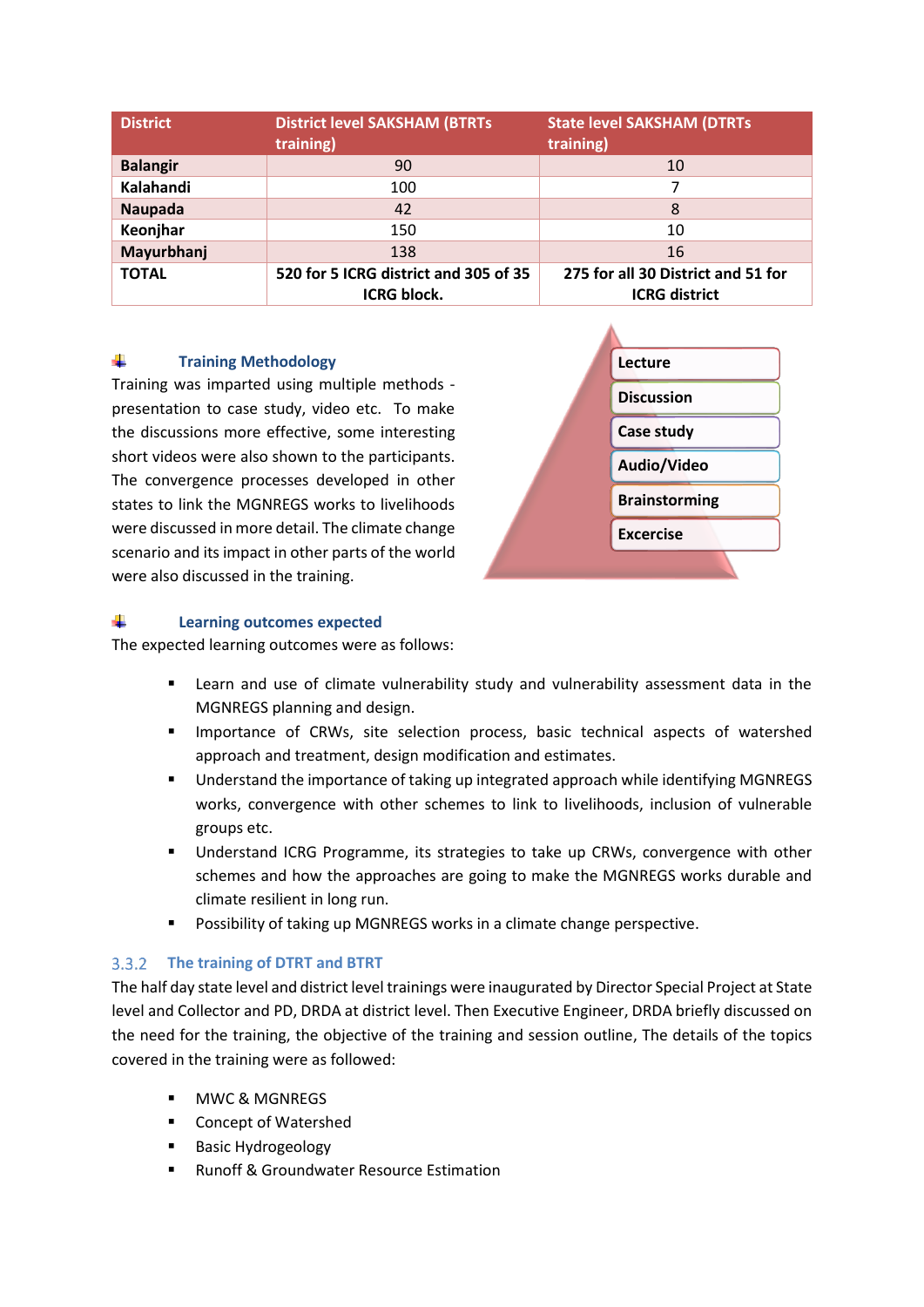- Rainwater Harvesting, Water conservation & Artificial Recharge
- Intervention in Arable & Non-Arable Land
- Impact Assessment & Runoff calculation
- Drainage line & Drainage line structure
- Plantation, Afforestation & Dry Land Horticulture
- INRM and planning
- **Framework for INRM Planning**
- Water Conveyance System & Irrigation Structure
- Remote Sensing Space Based Input (BHUVAN)
- Application for Geo-Information tools.

The methodology used for the ICRG training session was;

- Handouts distributed
- Four sessions with 4 sets of presentation
- One case study
- Group discussion

### **Sessions**

- **Session 1** Understanding climate change and linkage with MGNREGS At the beginning of the session handouts were circulated among the participants. The content covered the ICRG programme, concept of climate change, key criteria for selection of sites and a case study on MGNREGS and climate change. The ICRG programme was introduced through a presentation - its concept, objectives and outcome along with introduction of various partners, stake holder and their specific roles and responsibilities in the projects along with project districts and blocks are displayed.
- **Session-2**: Climate Modeling Study and Vulnerability Assessment A presentation was made on climate variability and also focused on the kind of livelihoods interventions that could be

taken or contingency plan prepared for farmers to cope with climate change impacts. For example – drought resistance variety, short duration or long duration, changing of cropping pattern, diversified livelihoods etc. MGNREGA toolkit for each block was shown to them to prioritize work under MGNREGA.

**Session-3**: Climate resilience works and its design – this



session discussed about making MGNREGA works climate resilient. Brief descriptions of climate resilient works taken under ICRG project were presented. The core works and supporting works were described. Innovation and modification in the design were discussed.

**Session-4**: Need and Process of DPR preparation - The presentation focused on detailed description of all design layouts of the selected works for clear understanding of how the